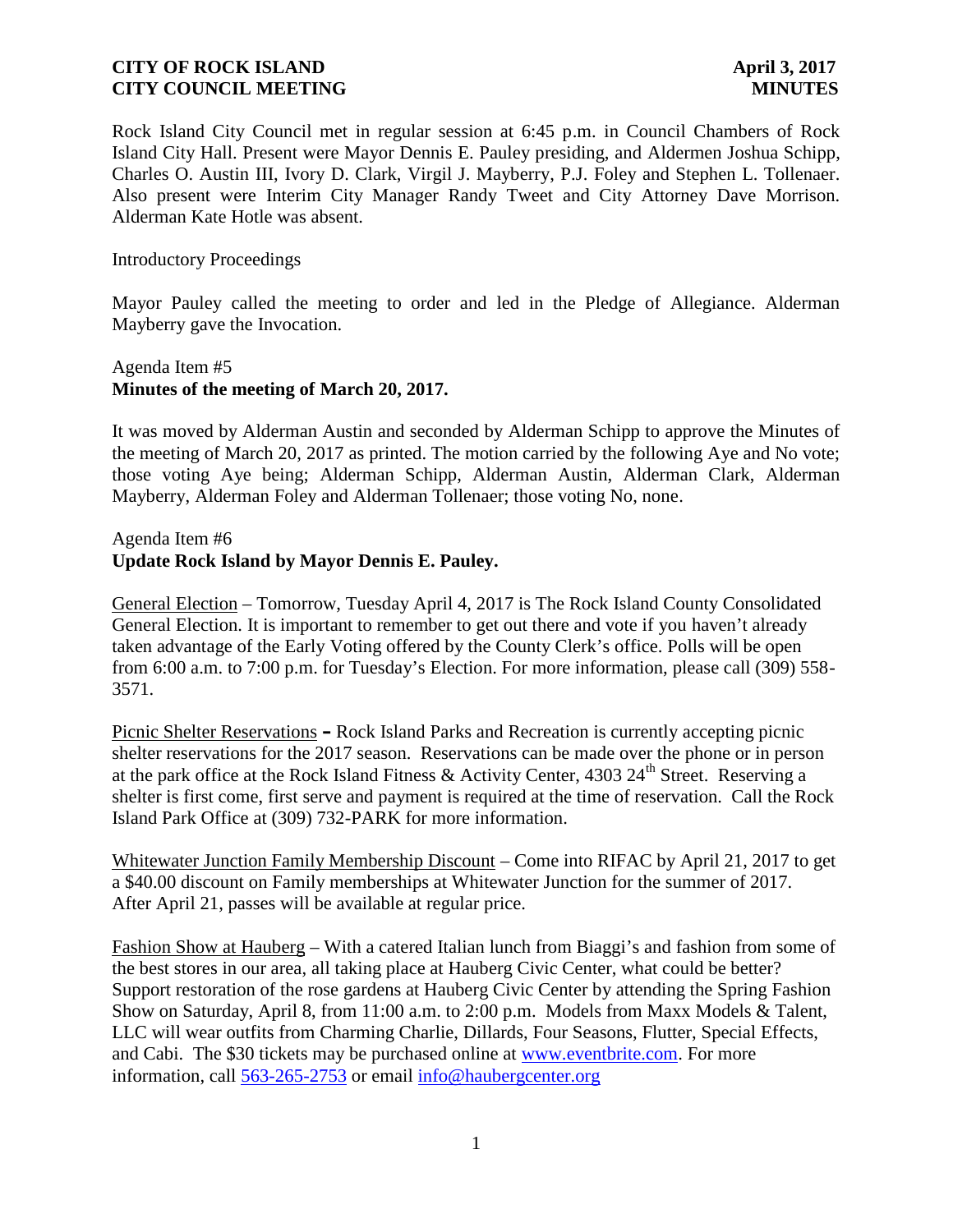# **CITY OF ROCK ISLAND April 3, 2017 CITY COUNCIL MEETING MINUTES**

Get Tips on Interviewing **–** An Interviewing workshop will be held at 2:00 p.m., Tuesday, April 4, 2017 in the Rock Island Main Library Community Room, 401 19th Street. Presenter Anita Hatalsky of the Illinois Department of Employment Security will present how to prepare for a job interview, what to expect for questions, what you should ask to see if the job is a good fit, and answer other questions from participants. The workshop is free and no registration is required.

#### Agenda Item #7

# **Presentation of Government Finance Officers Association (GFOA) Awards.**

Finance Director Stephanie Masson introduced Mary Dankowski, Finance Director of the Village of Park Forest and Past President and member of the Executive Board member of the Illinois Government Finance Officers Association. Ms. Dankowski explained the criteria for the Certificate of Achievement for Excellence in Financial Reporting and presented the award to Linda Barnes, Accounting Supervisor, on behalf of the City. This is the  $35<sup>th</sup>$  year that the City of Rock Island has received this award. Ms. Dankowski explained the criteria for the Distinguished Budget Presentation Award and presented the award to Don Reichert, Budget Coordinator, on behalf of the City. Ms. Dankowski noted that of 2700 cities, counties and school districts, only 154 received the Financial Reporting award and only 95 received the Budget award. Pictures were taken of Ms. Dankowski, Ms. Barnes and Mr. Reichert with Mayor Pauley.

### Agenda Item #8 **Proclamation declaring April 6, 2017 Junior Achievement Day.**

Mayor Pauley read the proclamation. Barbara VenHorst, President of Junior Achievement, accepted the proclamation and thanked Council for the proclamation. She explained that Junior Achievement teaches students workplace readiness, especially critical thinking skills; teaches students to think like entrepreneurs; and teaches them financial literacy. Junior Achievement Day is a day to thank the more than 100 volunteers, 54 area businesses, teachers and superintendents who support Junior Achievement. Ms. VenHorst said Junior Achievement benefits more than 3,200 students in 137 classrooms in Rock Island. She encouraged all present to volunteer and become a Junior Achievement teacher.

Agenda Item #9 **Claims**

It was moved by Alderman Austin and seconded by Alderman Clark to accept the following reports and authorize payments as recommended. The motion carried by the following Aye and No vote; those voting Aye being; Alderman Schipp, Alderman Austin, Alderman Clark, Alderman Mayberry, Alderman Foley and Alderman Tollenaer; those voting No, none.

a. Report from the Human Resources Department regarding payment in the amount of \$18,984.01 to Dave Morrison of Rock Island, IL for legal services rendered for the month of March.

b. Report from the Public Works Department regarding payment in the amount of \$36,417.36 to Compass Minerals of Atlanta, GA for the purchase of rock salt.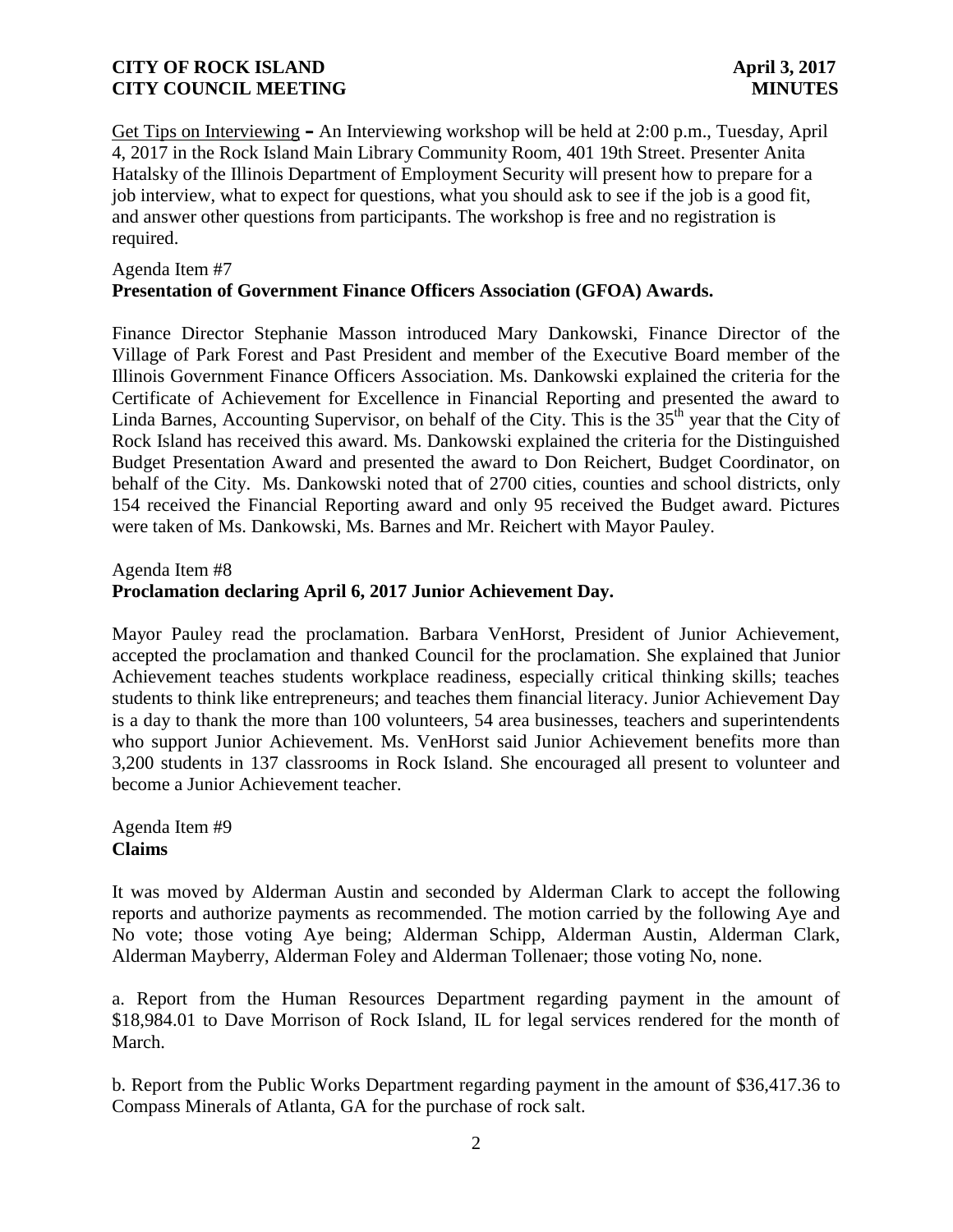### Agenda Item #10

**Claims for the weeks of March 17 through March 23 in the amount of \$274,516.54 and March 24 through March 30 in the amount of \$323,814.61 and payroll for the weeks of March 13 through March 26 in the amount of \$1,454,039.88.**

It was moved by Alderman Clark and seconded by Alderman Foley to allow the claims and payroll. The motion carried by the following Aye and No vote; those voting Aye being; Alderman Schipp, Alderman Austin, Alderman Clark, Alderman Mayberry, Alderman Foley and Alderman Tollenaer; those voting No, none.

#### Agenda Item #11

# **Report from the Public Works Department regarding bids for the purchase of water main repair clamps, recommending the bid be awarded to Zimmer and Francescon, Inc. of Moline, IL in the amount of \$11,556.52.**

It was moved by Alderman Foley and seconded by Alderman Mayberry to award the bid as recommended and authorize the purchase. The motion carried by the following Aye and No vote; those voting Aye being; Alderman Schipp, Alderman Austin, Alderman Clark, Alderman Mayberry, Alderman Foley and Alderman Tollenaer; those voting No, none.

#### Agenda Item #12

**Report from the Public Works Department regarding proposals for maintaining the heat recovery and air conditioning units located in structure 50 of the Wet Weather Treatment System and the heat recovery unit in the Bio-gas generator building, recommending the contract be awarded to Crawford Company of Rock Island, IL in the amount of \$4,528.00 for the first year of the three-year contract.**

It was moved by Alderman Clark and seconded by Alderman Schipp to approval the proposal as recommended and authorize the City Manager to execute the contract documents. The motion carried by the following Aye and No vote; those voting Aye being; Alderman Schipp, Alderman Austin, Alderman Clark, Alderman Mayberry, Alderman Foley and Alderman Tollenaer; those voting No, none.

#### Agenda Item #13

# **Report from the Public Works Department regarding the Coast Guard Auxiliary lease renewal agreement at Sunset Marina.**

It was moved by Alderman Schipp and seconded by Alderman Mayberry to approval the agreement as recommended and authorize the City Manager to execute the contract documents. The motion carried by the following Aye and No vote; those voting Aye being; Alderman Schipp, Alderman Austin, Alderman Clark, Alderman Mayberry, Alderman Foley and Alderman Tollenaer; those voting No, none.

Agenda Item #14 **Other Business**